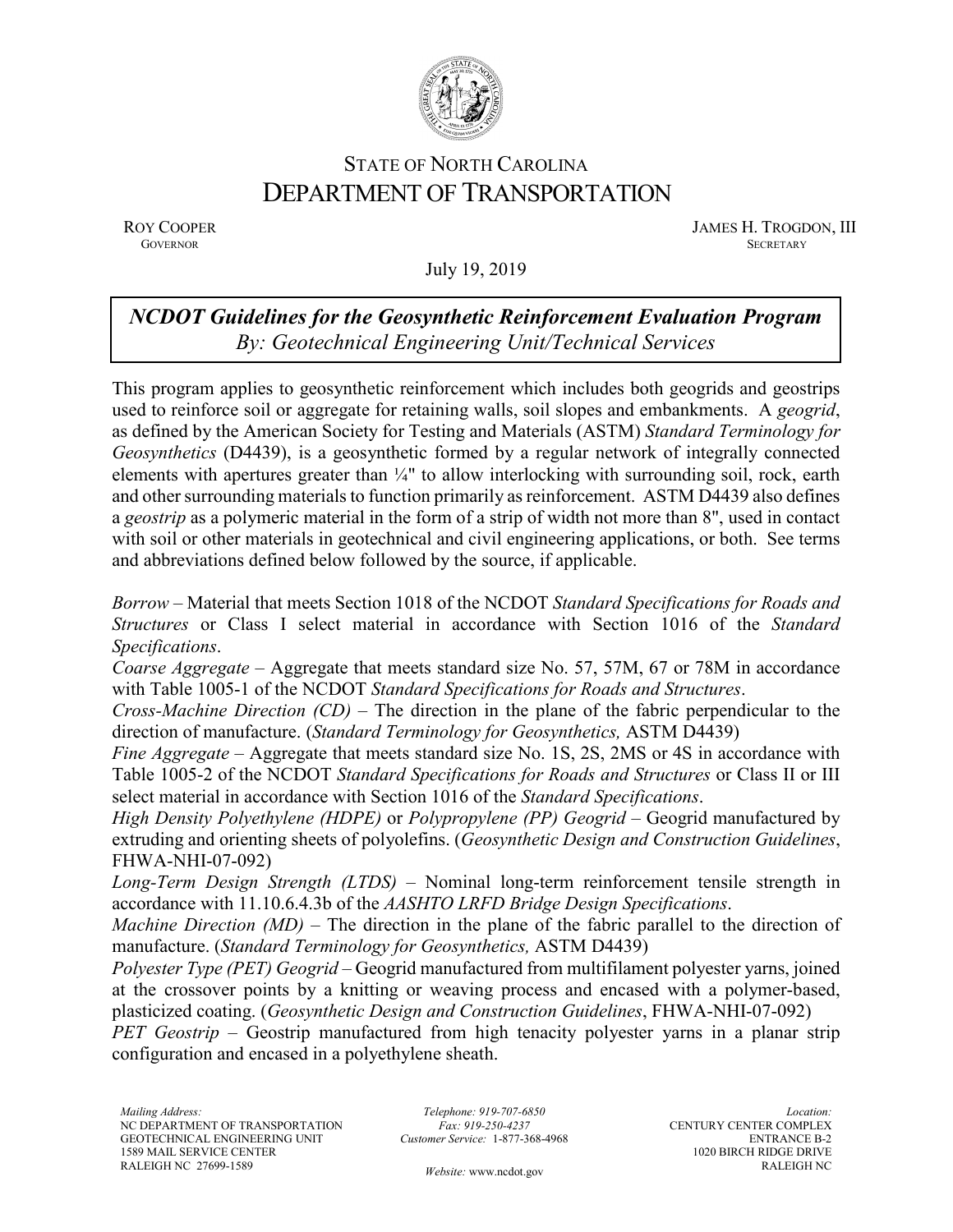NCDOT Geosynthetic Reinforcement Evaluation Program Guidelines July 19, 2019 Page 2 of 4

*Reduction Factors* – Strength reduction factors to account for potential long-term degradation due to installation damage, creep and chemical and biological degradation in accordance with 11.10.6.4.3b of the *AASHTO LRFD Bridge Design Specifications*.

The Geotechnical Engineering Unit (GEU) will review geosynthetic reinforcement submitted for approval from both geosynthetic manufacturers and private labelers. After a geosynthetic is approved, a renewal is required every 5 years or when the geosynthetic changes or a new National Transportation Product Evaluation Program (NTPEP) Qualification Evaluation is available. Failure to submit a renewal as required will void the geosynthetic reinforcement from the GEU's qualified product list.

For evaluating geosynthetic reinforcement, provide the following properties from the sources listed below.

| <b>Geosynthetic Property</b>                                                                                                                                | <b>Test Method</b>                  | <b>Source</b><br>(NTPEP, Lab Data <sup>1</sup> , AASHTO <sup>2</sup> ) |  |  |  |
|-------------------------------------------------------------------------------------------------------------------------------------------------------------|-------------------------------------|------------------------------------------------------------------------|--|--|--|
| Tensile Strength<br>@ Ultimate                                                                                                                              | ASTM D6637 per<br><b>AASHTOR 69</b> | <b>NTPEP</b>                                                           |  |  |  |
| <b>Reduction Factors</b>                                                                                                                                    | <b>AASHTOR69</b>                    | <b>NTPEP</b>                                                           |  |  |  |
| <b>Pullout Resistance</b>                                                                                                                                   | ASTM D6706                          | NTPEP, Lab Data or AASHTO                                              |  |  |  |
| Direct Shear                                                                                                                                                | ASTM D5321                          | NTPEP, Lab Data or AASHTO                                              |  |  |  |
| <sup>1</sup> Laboratory testing data from SGI or TRI.<br><sup>2</sup> AASHTO refers to default value of 0.67 from AASHTO LRFD Bridge Design Specifications. |                                     |                                                                        |  |  |  |

After receiving a complete submittal and provided no additional information is required during the review, the geosynthetic reinforcement will be approved or rejected within 30 days. Geosynthetic reinforcement from a geosynthetic manufacturer or private labeler with a current NTPEP evaluation report will be assigned an "approved" status code based on laboratory testing data submitted, if applicable. Laboratory testing must be performed by SGI Testing Services in Atlanta, GA or TRI/Environmental in Austin, TX. Laboratory data should not be more than 9 years old but older data may be accepted depending on the data quality and provided the geosynthetic has not changed since tested.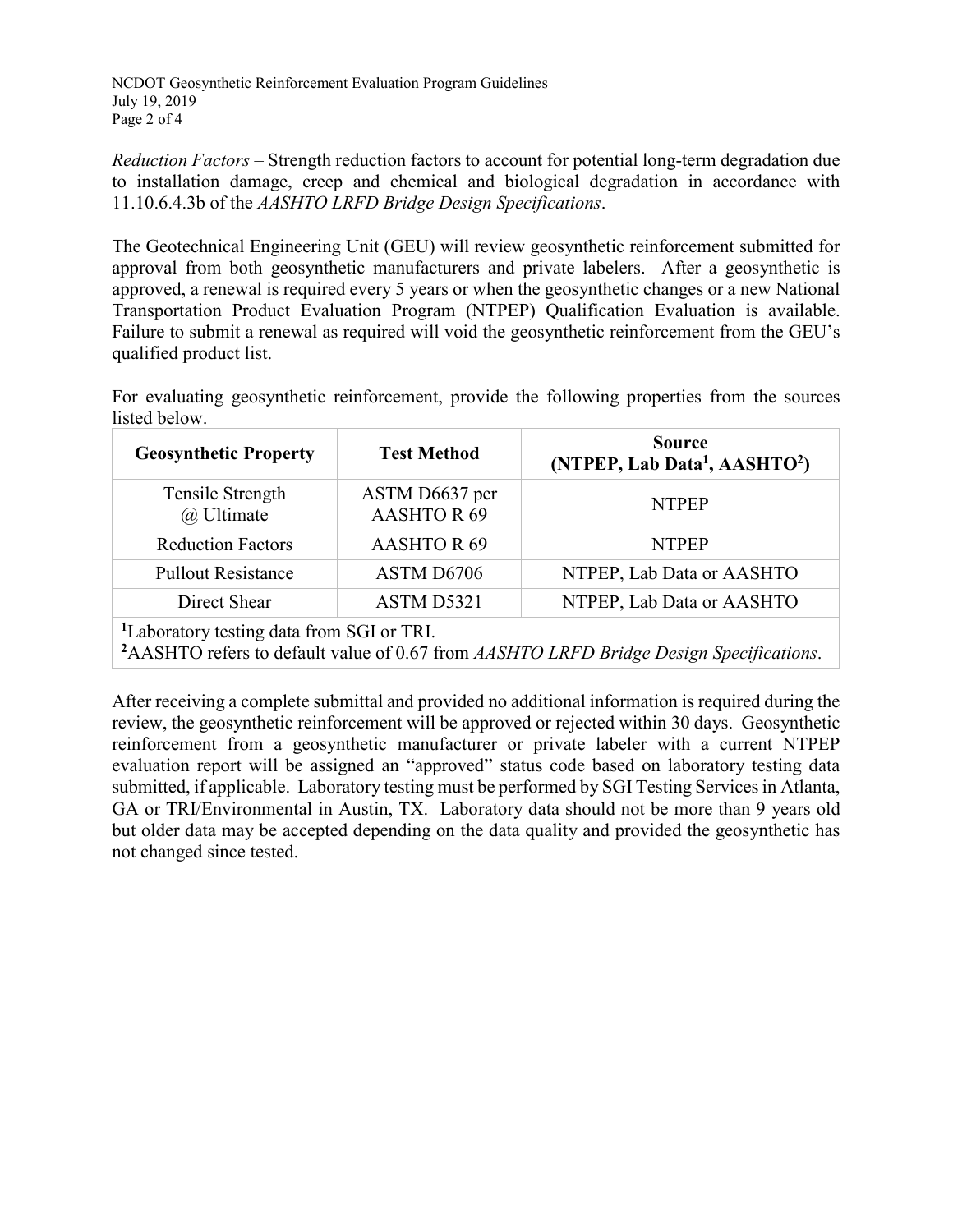NCDOT Geosynthetic Reinforcement Evaluation Program Guidelines July 19, 2019 Page 3 of 4

## **Submittal Requirements:**

Do not include NTPEP reports in submittals. Email submittals to the State Geotechnical Engineer at [jpilipchuk@ncdot.gov](mailto:jpilipchuk@ncdot.gov) and carbon copy [shidden@ncdot.gov.](mailto:shidden@ncdot.gov) For first time approvals, submit the following for each geosynthetic:

- 1. Any laboratory testing data separate from NTPEP reports including gradation and angle of internal friction ( $\phi$ ) from materials tested for C<sub>i</sub> and C<sub>ds</sub>; and
- 2. Required information as shown above provided in the following table (add rows to table for more geosynthetics):

| Geogrid<br>and<br><b>Direction</b><br>$(MD, CD)$ /             | Polymer<br>(PET, HDPE, PP)               |           |         | <b>Geogrid Aperture Size/</b><br><b>Geostrip Width</b><br>(inches) |                                                      |                                                                                   | $T_{ult}$ <sup>A</sup> ,<br>lb/ft (geogrid)<br>or lb (geostrip) |       | <b>RFCR</b>     |                              |                              | RF <sub>D</sub> |
|----------------------------------------------------------------|------------------------------------------|-----------|---------|--------------------------------------------------------------------|------------------------------------------------------|-----------------------------------------------------------------------------------|-----------------------------------------------------------------|-------|-----------------|------------------------------|------------------------------|-----------------|
| Geostrip                                                       |                                          |           |         |                                                                    |                                                      |                                                                                   |                                                                 |       | $3-yr$          | $75-yr$                      | $100 - yr$                   |                 |
|                                                                |                                          |           |         |                                                                    |                                                      |                                                                                   |                                                                 |       |                 |                              |                              |                 |
|                                                                |                                          |           |         |                                                                    |                                                      |                                                                                   |                                                                 |       |                 |                              |                              |                 |
| Geogrid<br>and<br><b>Direction</b><br>$(MD, CD)$ /<br>Geostrip | RFID                                     |           | RF      |                                                                    |                                                      | Borrow ( $\phi = 30^{\circ}$ )<br>$T_{al}$<br>lb/ft (geogrid)<br>or lb (geostrip) |                                                                 | $C_i$ |                 | $F^*$                        | C <sub>ds</sub>              | $\rho$<br>(deg) |
|                                                                |                                          | $3-yr$    | $75-yr$ | $100 - yr$                                                         | $3-yr$                                               | $75-yr$                                                                           | $100 - yr$                                                      |       |                 |                              |                              |                 |
|                                                                |                                          |           |         |                                                                    |                                                      |                                                                                   |                                                                 |       |                 |                              |                              |                 |
| Geogrid<br>and<br><b>Direction</b><br>$(MD, CD)$ /<br>Geostrip | Fine Aggregate ( $\phi = 34^{\circ}$ )   |           |         |                                                                    |                                                      |                                                                                   |                                                                 |       |                 |                              |                              |                 |
|                                                                | RFID                                     | RF        |         |                                                                    | $T_{\rm al.}$<br>lb/ft (geogrid)<br>or lb (geostrip) |                                                                                   | $C_i$                                                           |       | $F^*$           | $C_{ds}$                     | $\boldsymbol{\rho}$<br>(deg) |                 |
|                                                                |                                          | $3-yr$    | $75-yr$ | $100 - yr$                                                         | $3-yr$                                               | $75-yr$                                                                           | $100 - yr$                                                      |       |                 |                              |                              |                 |
|                                                                |                                          |           |         |                                                                    |                                                      |                                                                                   |                                                                 |       |                 |                              |                              |                 |
| Geogrid<br>and<br><b>Direction</b><br>$(MD, CD)$ /<br>Geostrip | Coarse Aggregate ( $\phi = 38^{\circ}$ ) |           |         |                                                                    |                                                      |                                                                                   |                                                                 |       |                 |                              |                              |                 |
|                                                                | RFID                                     | <b>RF</b> |         | $T_{al}$<br>lb/ft (geogrid)<br>or lb (geostrip)                    |                                                      | $C_i$                                                                             |                                                                 | $F^*$ | C <sub>ds</sub> | $\boldsymbol{\rho}$<br>(deg) |                              |                 |
|                                                                |                                          | $3-yr$    | $75-yr$ | $100 - yr$                                                         | $3-yr$                                               | $75-yr$                                                                           | $100 - yr$                                                      |       |                 |                              |                              |                 |
|                                                                |                                          |           |         |                                                                    |                                                      |                                                                                   |                                                                 |       |                 |                              |                              |                 |
|                                                                |                                          |           |         |                                                                    |                                                      |                                                                                   |                                                                 |       |                 |                              |                              |                 |

**<sup>A</sup>**"Minimum Average Roll Values" (MARV) in accordance with ASTM D4439. Where,

| $T_{ult}$       | $=$ | ultimate tensile strength, lb/ft (geogrid) or lb (geostrip),                                                               |
|-----------------|-----|----------------------------------------------------------------------------------------------------------------------------|
| $RF_{CR}$       | $=$ | creep reduction factor for 3, 75 and 100-yr design life,                                                                   |
| RF <sub>D</sub> | $=$ | durability (degradation) reduction factor,                                                                                 |
| $RF_{ID}$       | $=$ | installation damage reduction factor,                                                                                      |
| RF              | $=$ | $(RF_{CR} \times RF_{ID})$ for 3-yr design life or $(RF_{CR} \times RF_{D} \times RF_{ID})$ for 75 and 100-yr design life, |
| $T_{al}$        | $=$ | short-term design strength for 3-yr design life or LTDS for 75 and 100-yr design life, lb/ft (geogrid)                     |
|                 |     | or lb (geostrip) = $T_{ult}$ / RF,                                                                                         |
| $C_i$           | $=$ | coefficient of interaction,                                                                                                |
| $F^*$           | $=$ | pullout resistance factor = $C_i \times \tan \phi$ ,                                                                       |
| $C_{ds}$        | $=$ | coefficient of direct sliding and                                                                                          |
| $tan \rho$      | =   | soil-geosynthetic friction angle (deg) = $C_{ds}$ × tan $\phi$ .                                                           |